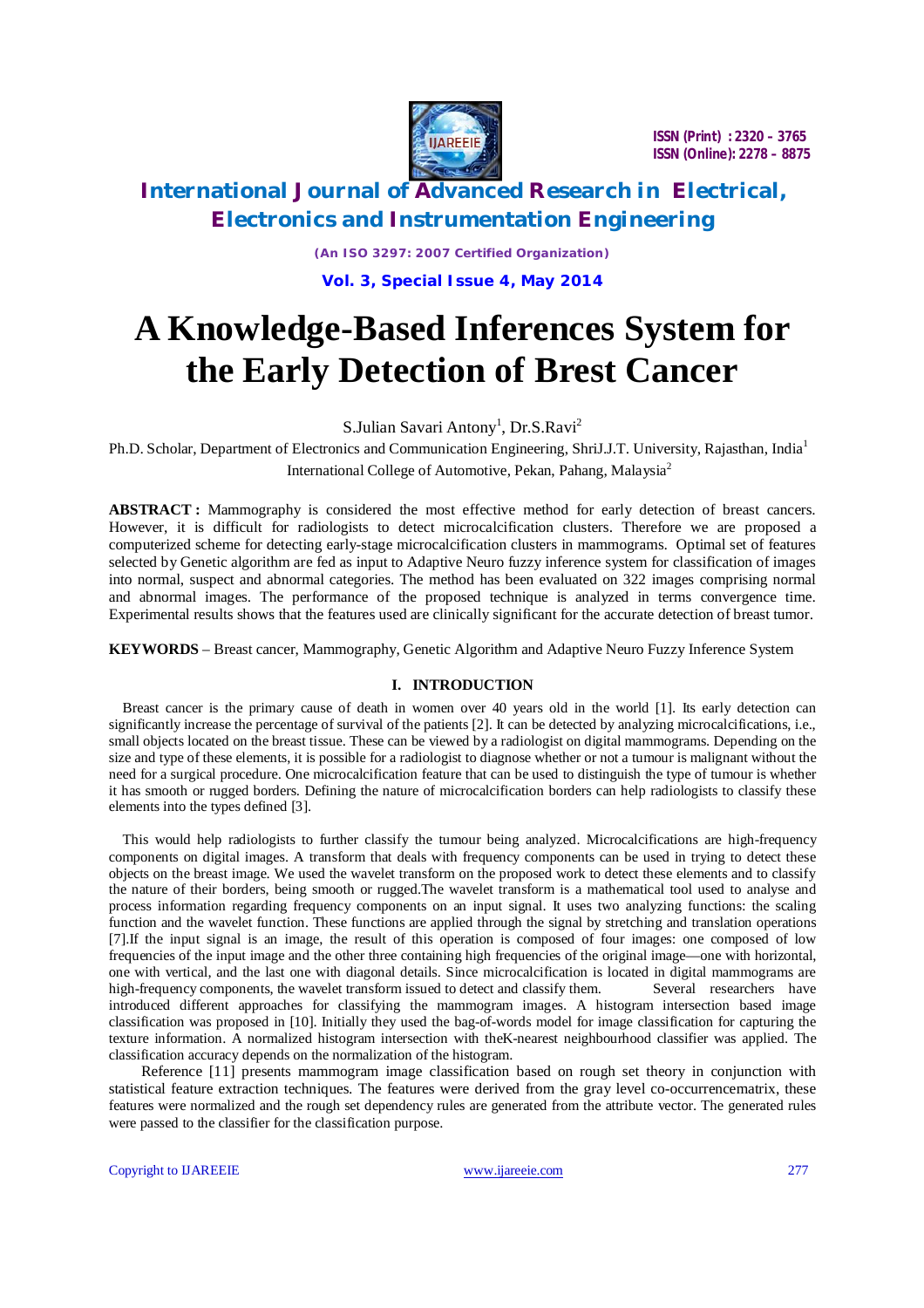

## **International Journal of Advanced Research in Electrical, Electronics and Instrumentation Engineering**

*(An ISO 3297: 2007 Certified Organization)*

### **Vol. 3, Special Issue 4, May 2014**

Reference [12] presents anew approach for the parenchymal pattern classification in which texture models are used to capture the mammography appearance within the area of the breast. Parenchymal density patterns are modelled as the statistical distribution of clustered, invariant filter responses in low dimensional space. Fractal can be used to classify and distinguish various types of cells. Shapes of fractal objects keep invariant under successive magnifying or shrinking the objects. Hence, fractal geometry can be applied to overcome the scale problem of texture. Fractal dimension can be defined in connection with real world data and can be measured. The curve, surface and volumes are complex objects for which ordinary measurements become limited because of their physical properties. Different techniques have been proposed to measure the degree of complexity by evaluating how fast the length, surface or volume increases with respect to smaller and smaller scales.

#### **II. CUBIC IMAGE INTERPOLATION**



Fig.1 System flow of Knowledge based inference system

Copyright to IJAREEIE www.ijareeie.com 278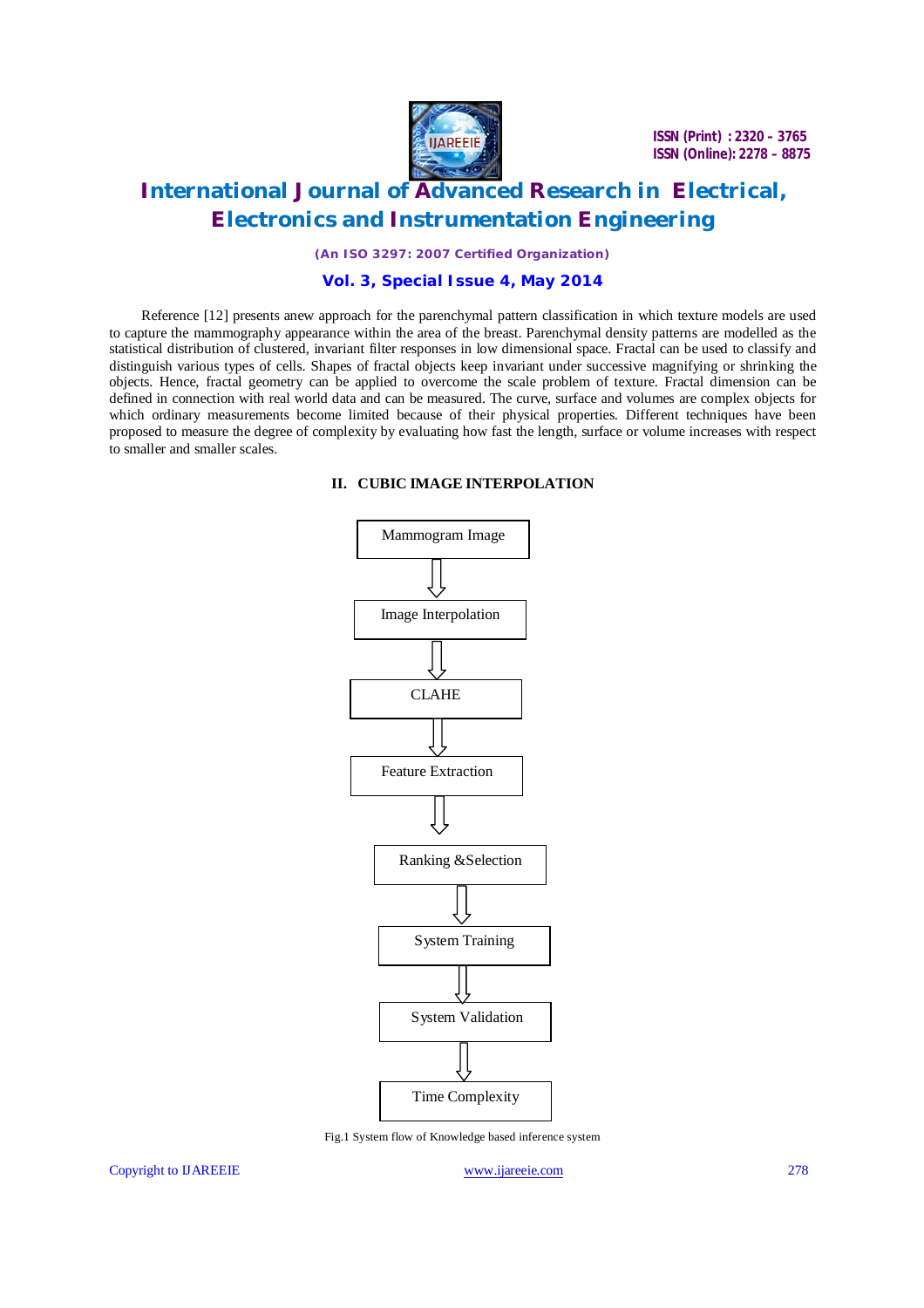

*(An ISO 3297: 2007 Certified Organization)*

#### **Vol. 3, Special Issue 4, May 2014**

The technique of bicubic interpolation produces less blurring of edges and other distortion artifacts than bilinear interpolation, but is more computationally demanding. Bicubic interpolation involves fitting a series of cubic polynomials to the brightness values contained in a  $4 \times 4$  array of pixels surrounding the calculated address. The cubic convolution interpolation kernel is composed of piecewise cubic polynomials defined on the subintervals (- 2, l),  $(-1, 0)$ ,  $(0, 1)$ , and  $(1, 2)$ . Outside the interval  $(-2, 2)$ , the interpolation kernel is zero, As a consequence of this condition, the number of data samples used to evaluate the interpolation function in is reduced to four. The interpolation kernel must be symmetric. Coupled with the previous condition, this means  $K_1$ that must have the form

$$
K1(t) = \begin{cases} (\alpha + 2)|t|^3 - (\alpha + 3)|t|^2 + 1 & \text{if } |t| \le 1, \\ \alpha |t|^3 - 5\alpha |t|^2 + 8\alpha |t| - 4\alpha & \text{if } 1 < |t| < 2, \\ 0 & \text{otherwise} \end{cases}
$$

Where  $\alpha$  is a free parameter. This function is derived by finding a piecewise cubic polynomial with knots at the integers that is required to be symmetric, C1 continuous, and have support in −2<t<2. These conditions leave one remaining degree of freedom represented by α. For any value of α, K1 has external points at  $t = 0$  and ±4/3.Additional knowledge about the shape of the desired result may be imposed upon to equation (1) yield bounds on the value of *a*. The heuristics applied to derive the kernel are motivated fromproperties of the ideal reconstruction filter, the sinc function.

#### **III. CONTRAST LIMITED ADAPTIVE HISTOGRAM EQUALIZATION (CLAHE)**

Each time an image is acquired, window and level parameters must be adjusted to maximize contrast and structure visibility. This must be done before the image is saved in any other format than the generic format of the acquisition software.For the moment, very little post-processing in addition to window-level is applied to the image after its acquisition. This is due in part to the good quality of the image without processing, but also because of the short experience and tools we have working with 16 bit images.

CLAHE seems a good algorithm to obtain a good looking image directly from a raw Hospital Information System (HIS) image, without window and level adjustment. This is one possibility to automatically display an image without user intervention. Further investigation of this approach is necessary. CLAHE was originally developed for medical imaging and has proven to be successful for enhancement of low-contrast images such as portal films. The CLAHE algorithm partitions the images into contextual regions and applies the histogram equalization to each one. This evens out the distribution of used grey values and thus makes hidden features of the image more visible. The full grey spectrum is used to express the image. Contrast Limited Adaptive Histogram Equalization, CLAHE, is an improved version of AHE, or Adaptive Histogram Equalization.

Both overcome the limitations of standard histogram equalization.A variety of adaptive contrast-limited histogram equalization techniques (CLAHE) are provided. Sharp field edges can be maintained by selective enhancement within the field boundaries. Selective enhancement is accomplished by first detecting the field edge in a portal image and then only processing those regions of the image that lie inside the field edge. Noise can be reduced while maintaining the high spatial frequency content of the image by applying a combination of CLAHE, median filtration and edge sharpening. This technique known as Sequential processing can be recorded into a user macro for repeat application at any time. A variation of the contrast limited technique called adaptive histogram clip (AHC) can also be applied. AHC automatically adjusts clipping level and moderates over enhancement of background regions of portal images.

#### **IV. ADAPTIVE NEURO FUZZY INFERENCE SYSTEMS**

Adaptive Neuro Fuzzy Inference Systems combines the learning capabilities of neural networks with the approximate reasoning of fuzzy inference algorithms. ANFIS uses a hybrid learning algorithm to identify the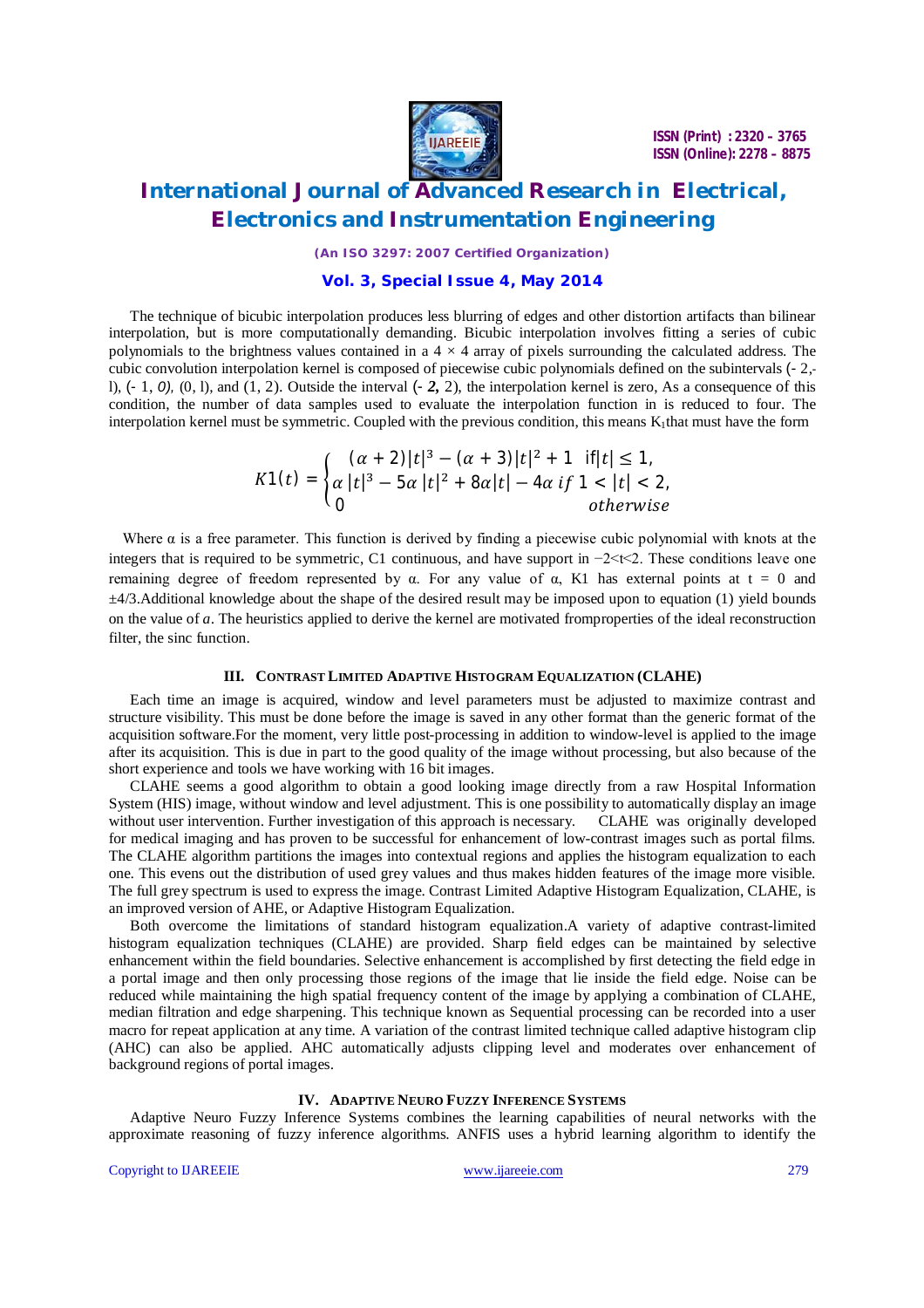

### **International Journal of Advanced Research in Electrical, Electronics and Instrumentation Engineering**

*(An ISO 3297: 2007 Certified Organization)*

### **Vol. 3, Special Issue 4, May 2014**

membership function parameters of Sugeno typefuzzy inference systems. The aim is to develop ANFIS-based learning models to classify normal and abnormal images from mammogram image to detect breast cancer. An adaptive neural network is a network structure consisting of five layers and a number of nodes connected through directional links. The first layer executes a fuzzificationprocess, second layer executes the fuzzy AND of the antecedent part of the fuzzy rules, the third layer normalizes the fuzzy membership functions, the fourth layer executes the consequent part of the fuzzy rules and finally the last layer computes the output of the fuzzy system by summing up the outputs of the fourth layer [6].Each node is characterized by a node function with fixed or adjustable parameters. Learning or training phase of a neural network is a process to determine parameter values to sufficiently fit the training data.

Based on this observation, a hybrid-learning rule is employed here, which combines the gradient descent and the least-squares method to find a feasible set of antecedent and consequent parameters. In order to obtain a set of rules and avoid the problems inherent in grid partitioning based clustering techniques, subtractiveclustering is applied. This technique is employed since it allowed a scatter input-output space partitioning .The subtractive clustering is one pass algorithm for estimating the number of clusters and the cluster centres through the training data.

#### **V. DISCRETE HAAR WAVELET TRANSFORMATION AND FEATURE EXTRACTION**

An outstanding property of the Haar functions is that except function haar (0, t), the i–thHaar function can be generated by the restriction of the  $(j - 1)$ –th function to be half of the interval where it is different from zero, by multiplication with p2 and scaling over the interval [0, 1]. These properties give considerable interest of the Haarfunction, since they closely relate them to the wavelet theory. In this setting, the first two Haar functions are called the global functions, while all the others are denoted as the local functions. Hence, the Haar function, which is an odd rectangular pulse pair, is the simplest and oldest wavelet. The motivation for using the discrete wavelet transform is to obtain information that is more discriminating by providing a different resolution at different parts of the time–frequency plane. The wavelet transforms allow the partitioning of the time-frequency domain into nonuniform tiles in connection with the time–spectral contents of the signal. The wavelet methods are strongly connected with classical basis of the Haar functions; scaling and dilation of a basic wavelet can generate the basis Haar functions. Let  $\psi$ ;R R, the Haar wavelet function is defined by the formula

> $\psi(t) =$  $\begin{bmatrix} \frac{1}{2} & \frac{1}{2} & \frac{1}{2} & \frac{1}{2} & \frac{1}{2} & \frac{1}{2} & \frac{1}{2} & \frac{1}{2} & \frac{1}{2} & \frac{1}{2} & \frac{1}{2} & \frac{1}{2} & \frac{1}{2} & \frac{1}{2} & \frac{1}{2} & \frac{1}{2} & \frac{1}{2} & \frac{1}{2} & \frac{1}{2} & \frac{1}{2} & \frac{1}{2} & \frac{1}{2} & \frac{1}{2} & \frac{1}{2} & \frac{1}{2} & \frac{1}{2} & \frac{1}{2$  $\left(1, fort \in \left[0, \frac{1}{2}\right]\right)$  $\frac{1}{2}$ ),  $-1$ , fort  $\in$   $\left[\frac{1}{2}\right]$  $\frac{1}{2}$ , 1 ), O, otherwise

The aim of the feature extraction step is to feed the classifier with relevant features that must be chosen to maximize interclass variance. The choice of suitable feature space is often problem dependent and features Table.1 are therefore usually adapted to the image content. For instance the mammogram images can be described by frequency analysis using discrete haar wavelet transform.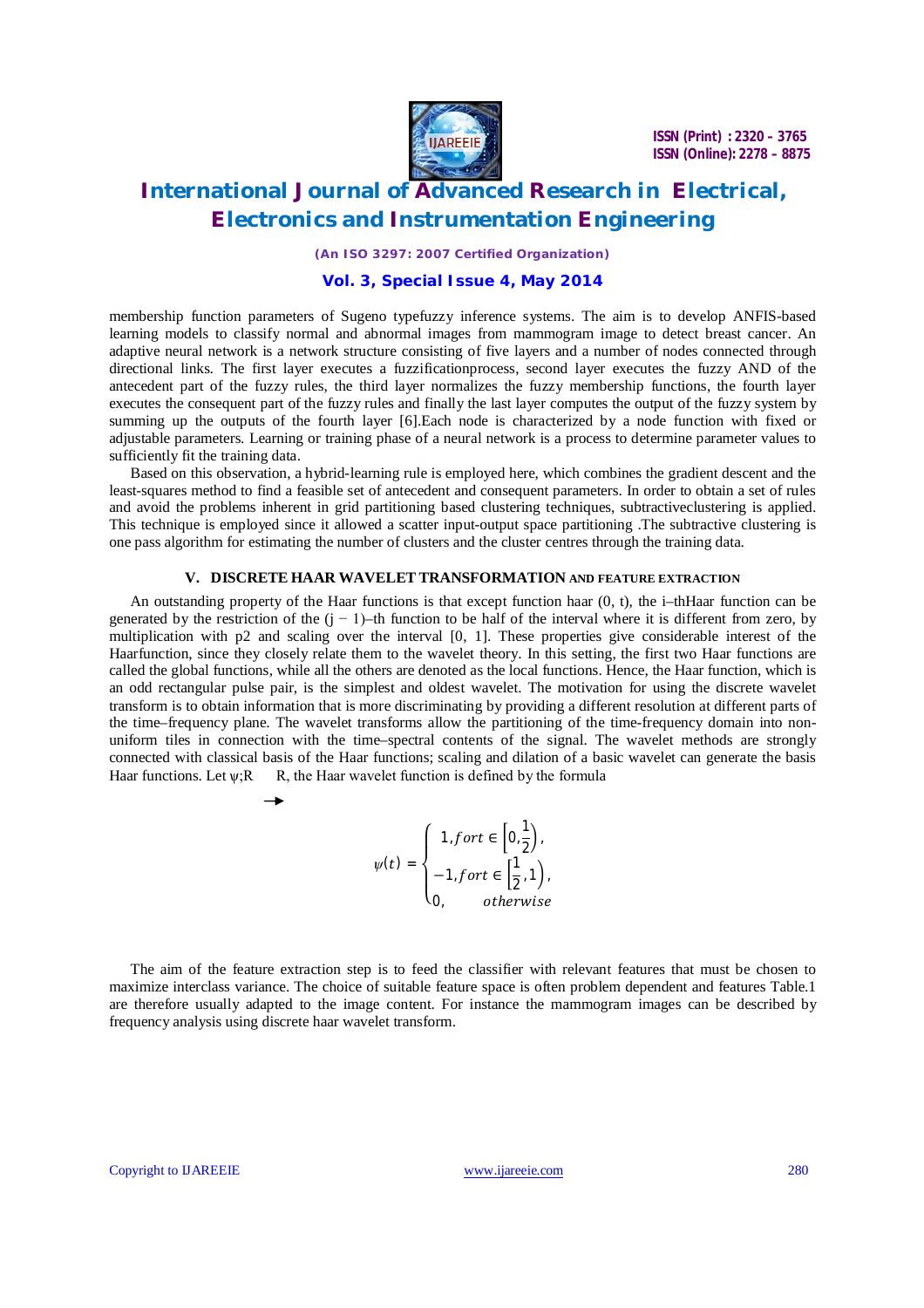

## **International Journal of Advanced Research in Electrical, Electronics and Instrumentation Engineering**

*(An ISO 3297: 2007 Certified Organization)*

**Vol. 3, Special Issue 4, May 2014**

### **VI. EXPERIMENTAL RESULTS**



Fig. 2.Input mammographic image



Fig.3. Enhanced mammographic image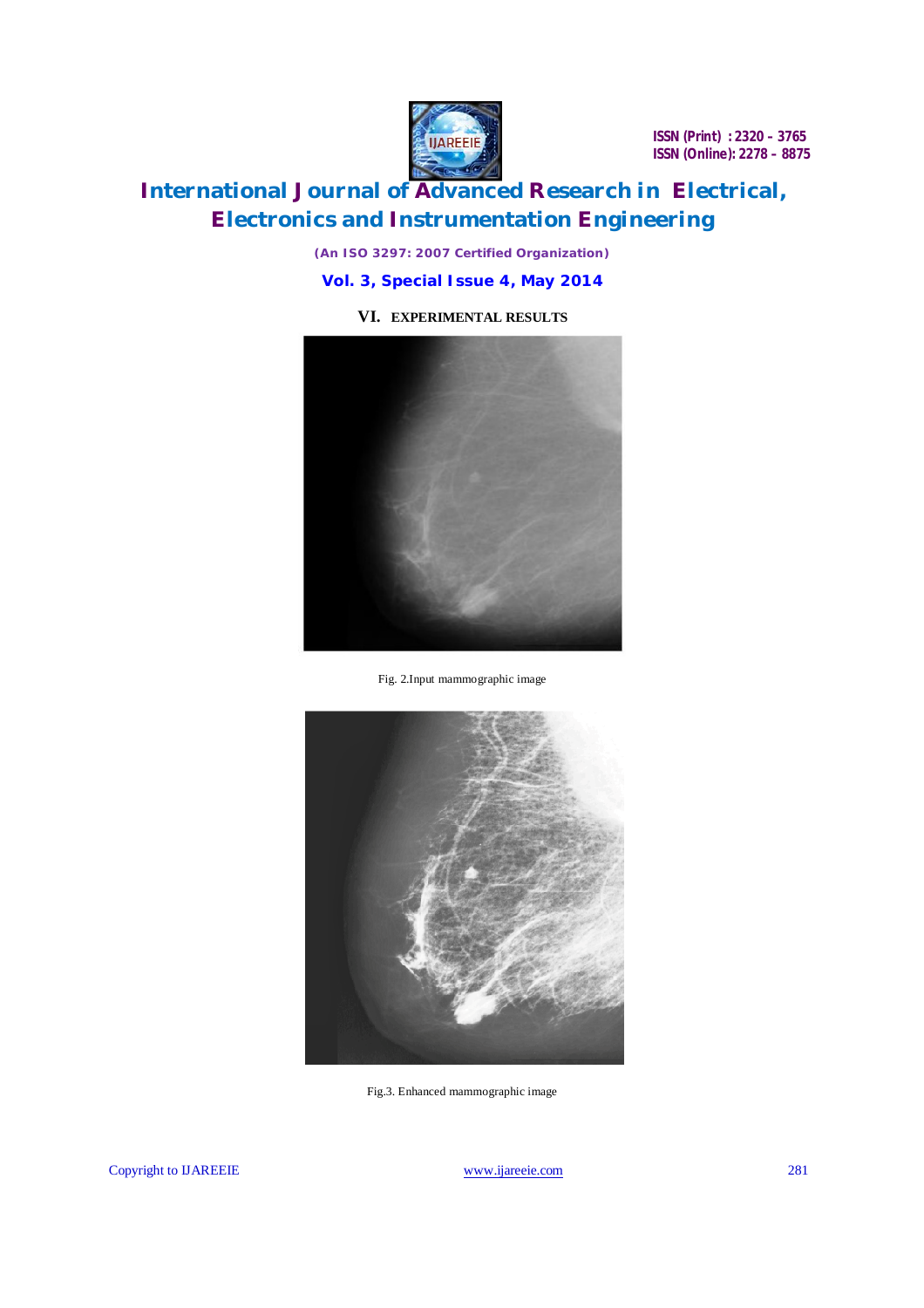

*(An ISO 3297: 2007 Certified Organization)*

**Vol. 3, Special Issue 4, May 2014**



Fig.4. Histograms of input mammographic image



Fig.5.Histograms of Enhanced mammographic image

The Table.1shows that the feature extracted values from the mammogram image. It consist of the GLCM features 1) autocorrelation 2) Correlation 3) Homogeneity 4) Maximum Probability 5) Difference variance 6) Inverse difference moment normalized of the sample 10 mammogram images from the MIAS database [8].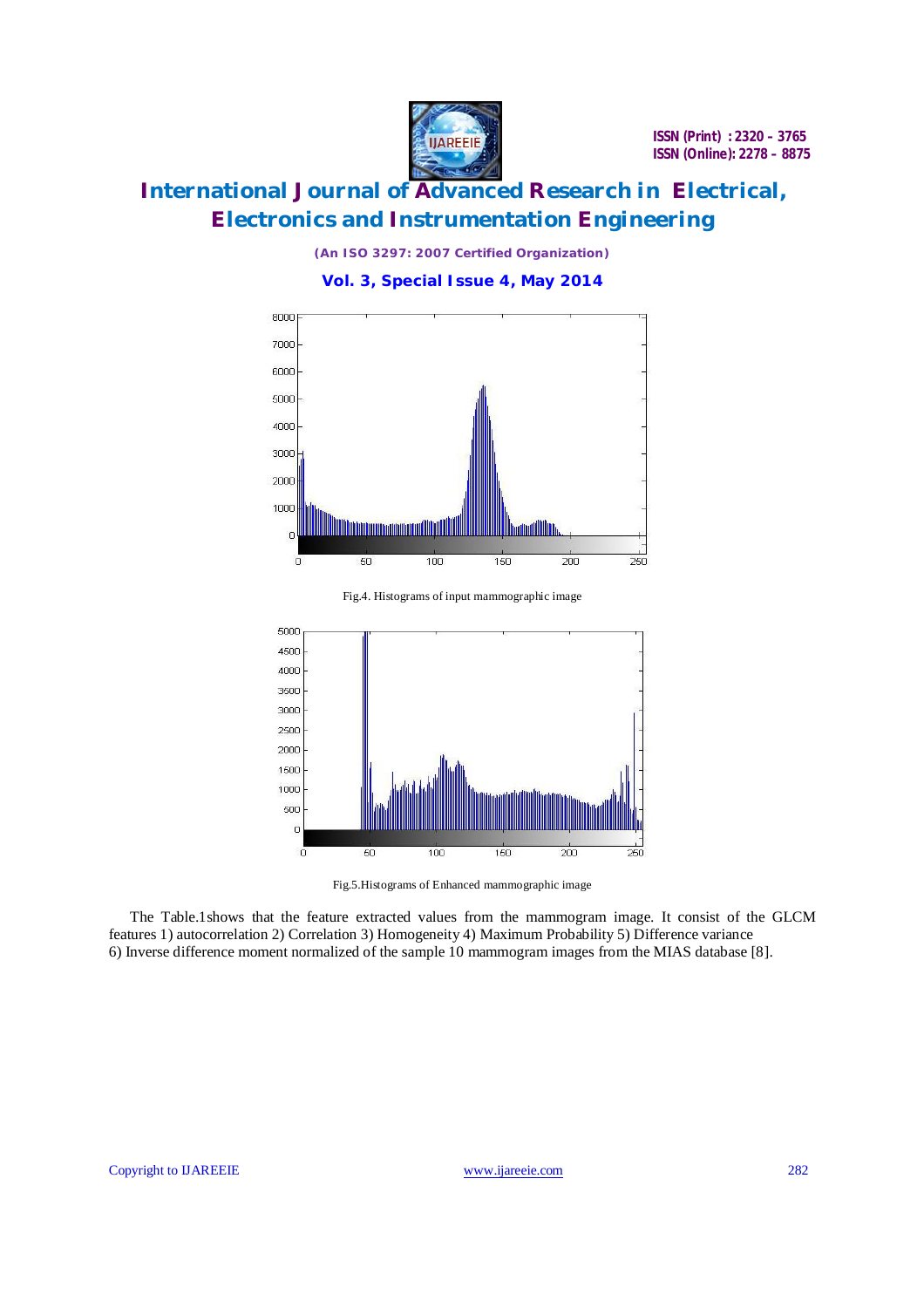

*(An ISO 3297: 2007 Certified Organization)*

### **Vol. 3, Special Issue 4, May 2014**

| Image/Features | Autocorrelation | Correlation | Homogeneity | Maximum<br>Probability | <b>Difference</b><br>variance | Inverse<br>difference<br>moment<br>normalized |
|----------------|-----------------|-------------|-------------|------------------------|-------------------------------|-----------------------------------------------|
| Image001       | 27.40253        | 0.99287     | 0.986372    | 0.568007               | 0.168477                      | 27.39099                                      |
| Image002       | 32.51063        | 0.98733     | 0.973148    | 0.488931               | 0.303698                      | 32.43673                                      |
| Image003       | 33.30499        | 0.975719    | 0.952156    | 0.489643               | 0.566871                      | 33.29223                                      |
| Image004       | 35.6042         | 0.985526    | 0.965187    | 0.531261               | 0.338509                      | 35.48665                                      |
| Image005       | 38.18244        | 0.993979    | 0.993411    | 0.587742               | 0.141962                      | 38.23024                                      |
| Image006       | 37.48968        | 0.993956    | 0.988664    | 0.574444               | 0.142669                      | 37.46946                                      |
| Image007       | 31.49007        | 0.98759     | 0.97979     | 0.49545                | 0.29943                       | 31.52557                                      |
| Image008       | 35.35704        | 0.988367    | 0.973585    | 0.535741               | 0.275291                      | 35.29572                                      |
| Image009       | 39.98512        | 0.990247    | 0.977917    | 0.604977               | 0.218837                      | 39.93783                                      |
| Image010       | 26.83164        | 0.992473    | 0.986631    | 0.577429               | 0.177181                      | 26.77413                                      |

Table.1 .Extracted feature values



#### Fig.6.Adaptive Neuro Fuzzy Inference System Rule structure using subtractive clustering for the input feature set

Copyright to IJAREEIE www.ijareeie.com 283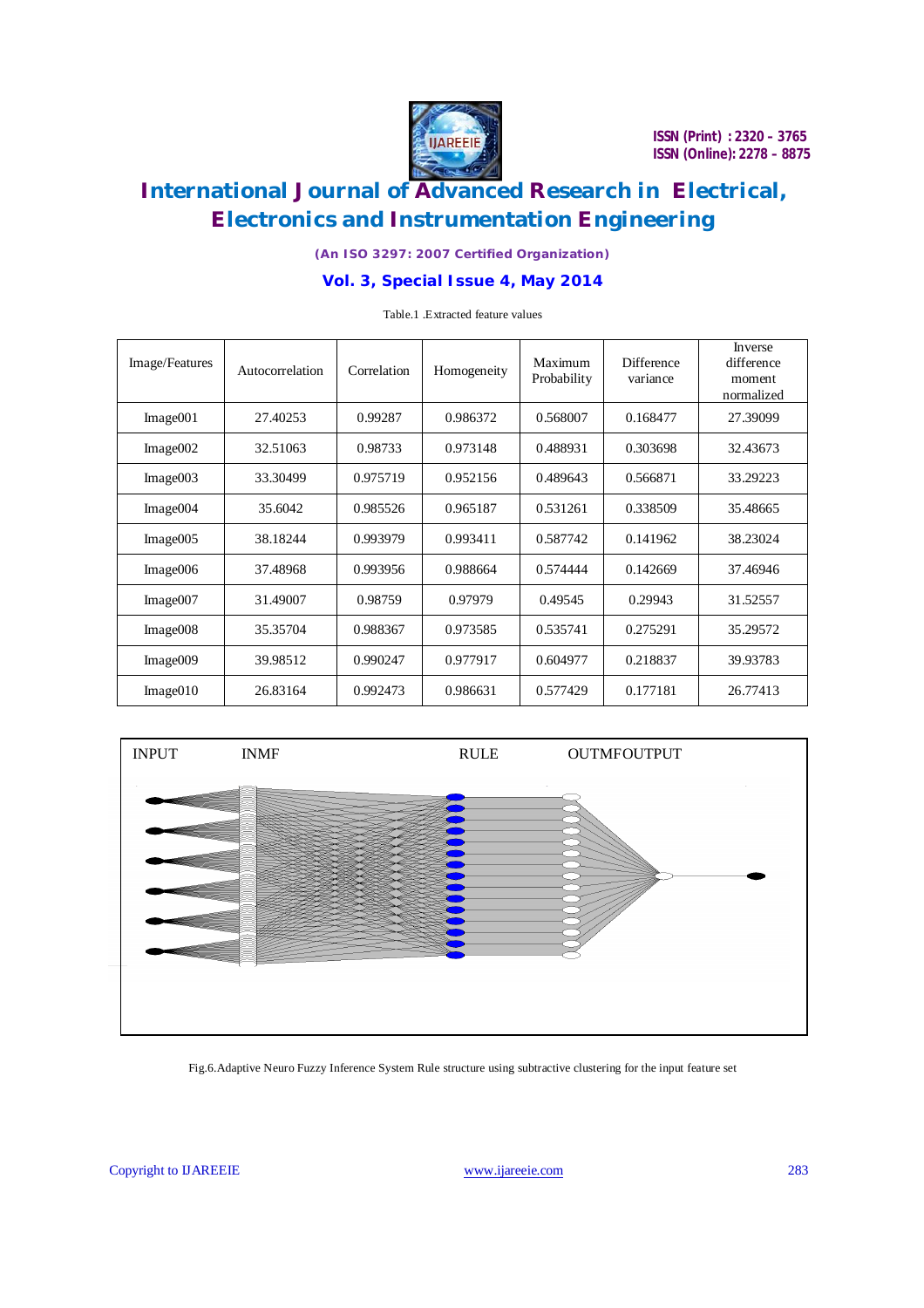

*(An ISO 3297: 2007 Certified Organization)* **Vol. 3, Special Issue 4, May 2014**



 $\circ$  -Represents the Training data  $\star$ -Represents the Fuzzy inference System (FIS)

Fig.7.System validation in Adaptive Neuro Fuzzy Inference after training using Hybrid technique

The above figure consists of 20 images in X-axis and 2 outputs (normal and abnormal) in Y-axis. The coincidence of the two symbols, training data and fuzzy inference system shows that the exact classification of data. The average error in the training and testing of the proposed neurofuzzy System is0.000102828 and 0.00025222 for 2epochs.

| TABLE.2.Time complexity |  |
|-------------------------|--|
|-------------------------|--|

| Image    | Time in seconds | Over all Time<br>Complexity |
|----------|-----------------|-----------------------------|
| Image001 | 0.492590        |                             |
| Image002 | 0.454468        |                             |
| Image003 | 0.486304        |                             |